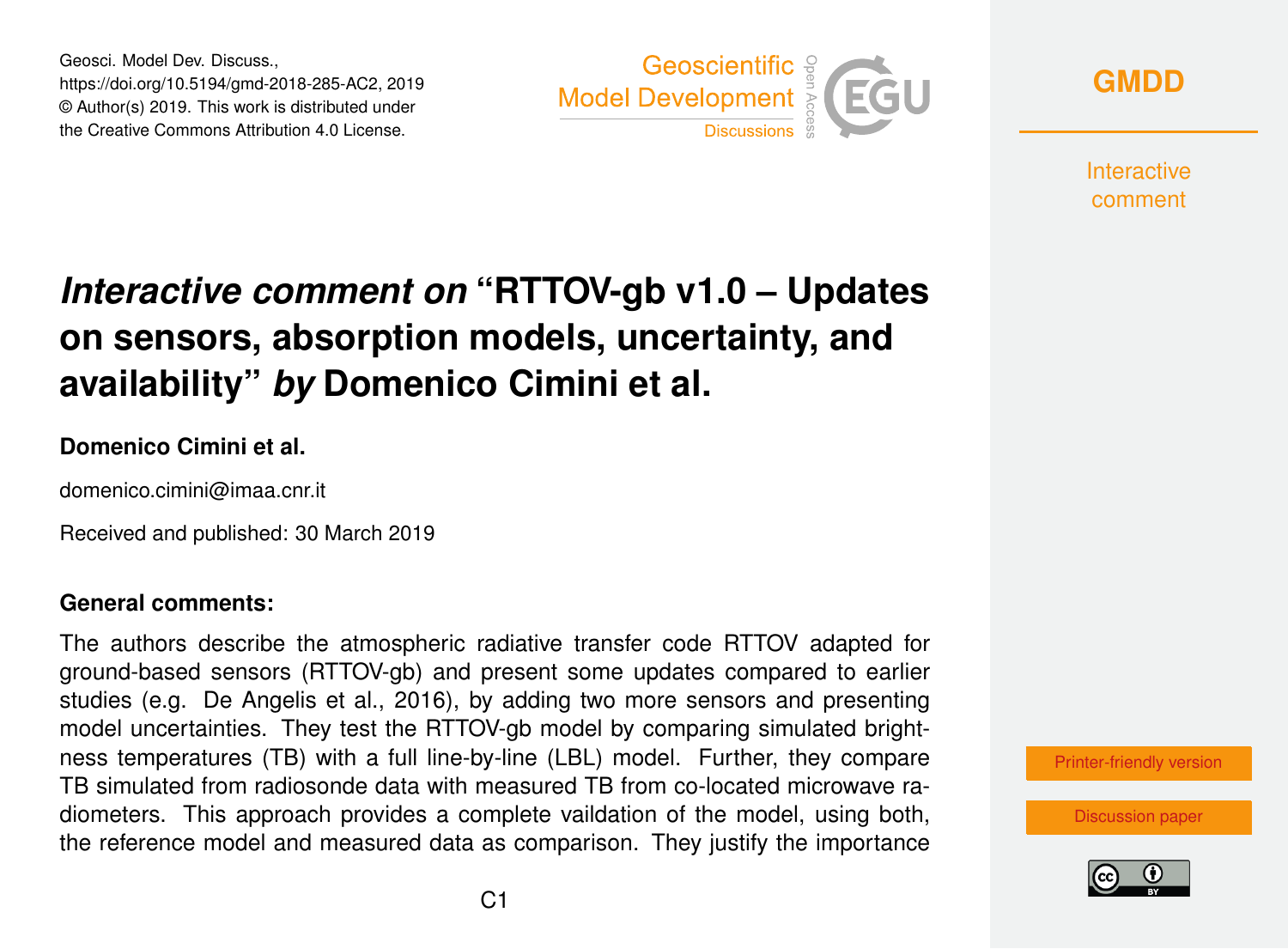of the RTTOV-gb by its use to assimilate groundbased microwave radiometer data in NWP models. The paper is well written and methods and results are presented in a concise way. It presents model advances with the aim to improve NWP and fits well in the scope of GMD. I recommend to publish the manuscript in GMD after consideration of my minor comments given below.

We thank the reviewer for her/his careful reading and positive comments.

### **Specific comments:**

p. 1, l. 23: "... computes the bottom of atmosphere radiances". What do you mean with "bottom"? Do you mean that RTTOV-gb computes radiances and brightness temperatures of the lower atmosphere/troposphere?

No. We mean that RTTOV-gb computes the downwelling radiances (and brightness temperatures) leaving the bottom of the atmosphere. The radiative transfer extends to the top of the atmosphere and it does include extra-terrestrial contribution, i.e. the cosmic background radiation. We rephrased the abstract and have added text to Section 1 to make it more clear.

p. 2 , l. 4-6: Please put the first sentence of the introduction ("RTTOV-gb is the FOR-TRAN....") after the second sentence ("RTTOV-gb is a fast .... (i.e. radiances)"). The latter is a very nice introductory sentence, whereas the first gives additional information and should therefore not be the first sentence of the manuscript.

#### Agreed.

p.2, l.28: you mention that RTTOV-gb is one-dimensional: clarify which dimension is meant, e.g. add " profiles .... at a specific location".

#### Agreed.

p. 2, l. 36-37: "added as options" is not clear.

Interactive comment

[Printer-friendly version](https://www.geosci-model-dev-discuss.net/gmd-2018-285/gmd-2018-285-AC2-print.pdf)

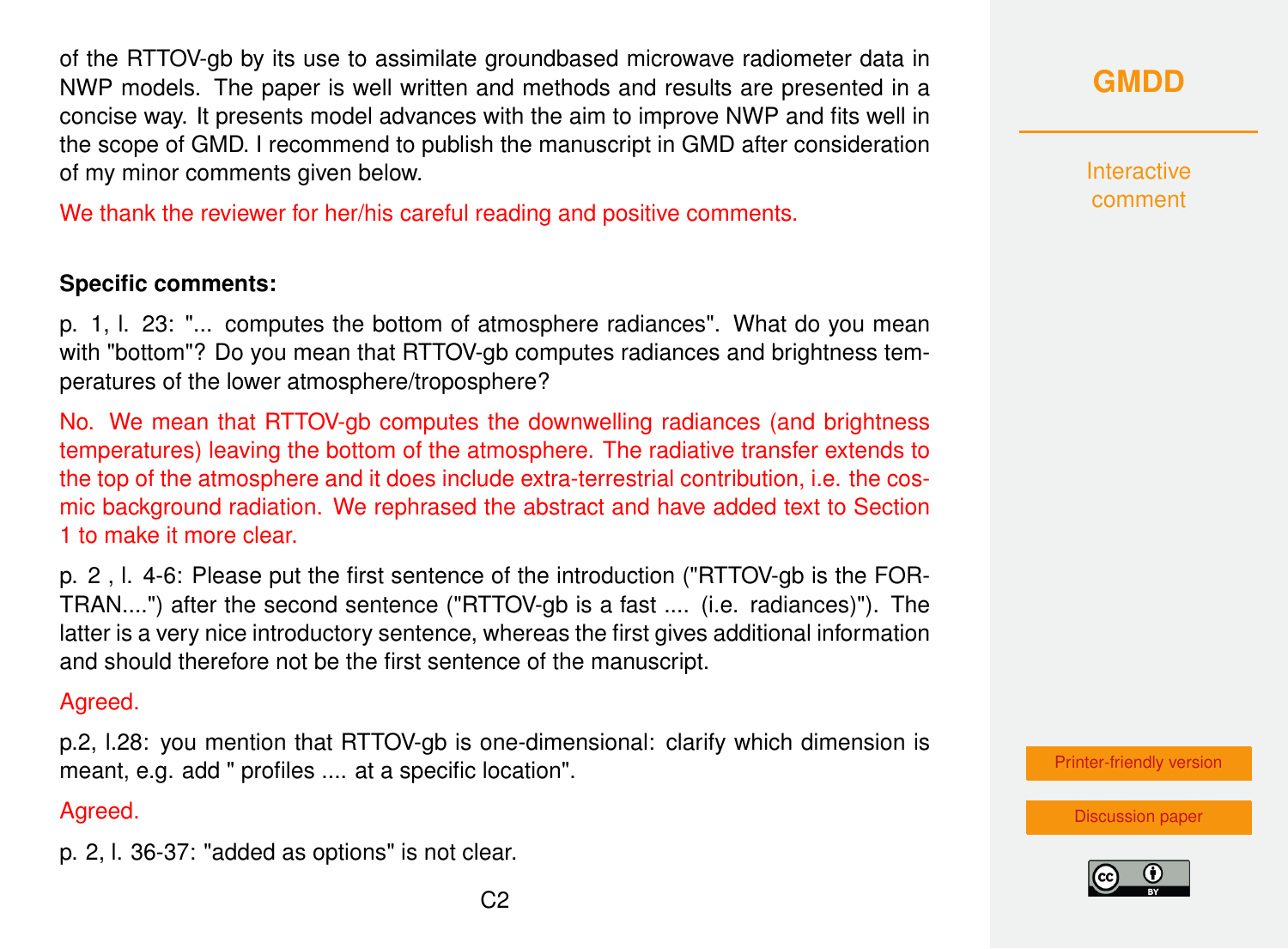Agreed. We replaced with "added among the setting options".

p. 2, l. 37: evaluation of what? Add e.g. "evaluation of RTTOV-gb against ....".

# Agreed.

p. 3, l. 5: I suggest to place the second paragraph (p. 3, l. 15) after the first sentence in line 5. This would fist generally describe the new sensors and thus provide a direct link to the title of the section (New sensors). Afterwards, the it would describe the more specific information concerning the parametrization and the coefficients.

### Agreed.

p. 3, l. 10: Reference to Sect. 2.2, where the regression coefficients are explained in more detail.

### Agreed.

p. 3, l. 18: Mention also the study of Stahli et al. 2013 (doi:10.5194/amt-6-2477-2013), which first described the TEMPERA instrument.

### Agreed.

p. 3, l. 20: "LWP family": mention the sensors from p. 5, l. 23-24 already here, because this is the section where you describe the new sensors.

### Agreed.

p. 3, l. 22: Please add some more information about the channels of the sensors used, or reference to Table 2 not only for the supported sensors, but also for their channels.

### Agreed.

p. 4, l. 8: Clarify that it is not the first study that uses both models. E.g. "both ... models are now available and were first presented in Cimini et al. (2018). Extending the results ...".

# **[GMDD](https://www.geosci-model-dev-discuss.net/)**

**Interactive** comment

[Printer-friendly version](https://www.geosci-model-dev-discuss.net/gmd-2018-285/gmd-2018-285-AC2-print.pdf)

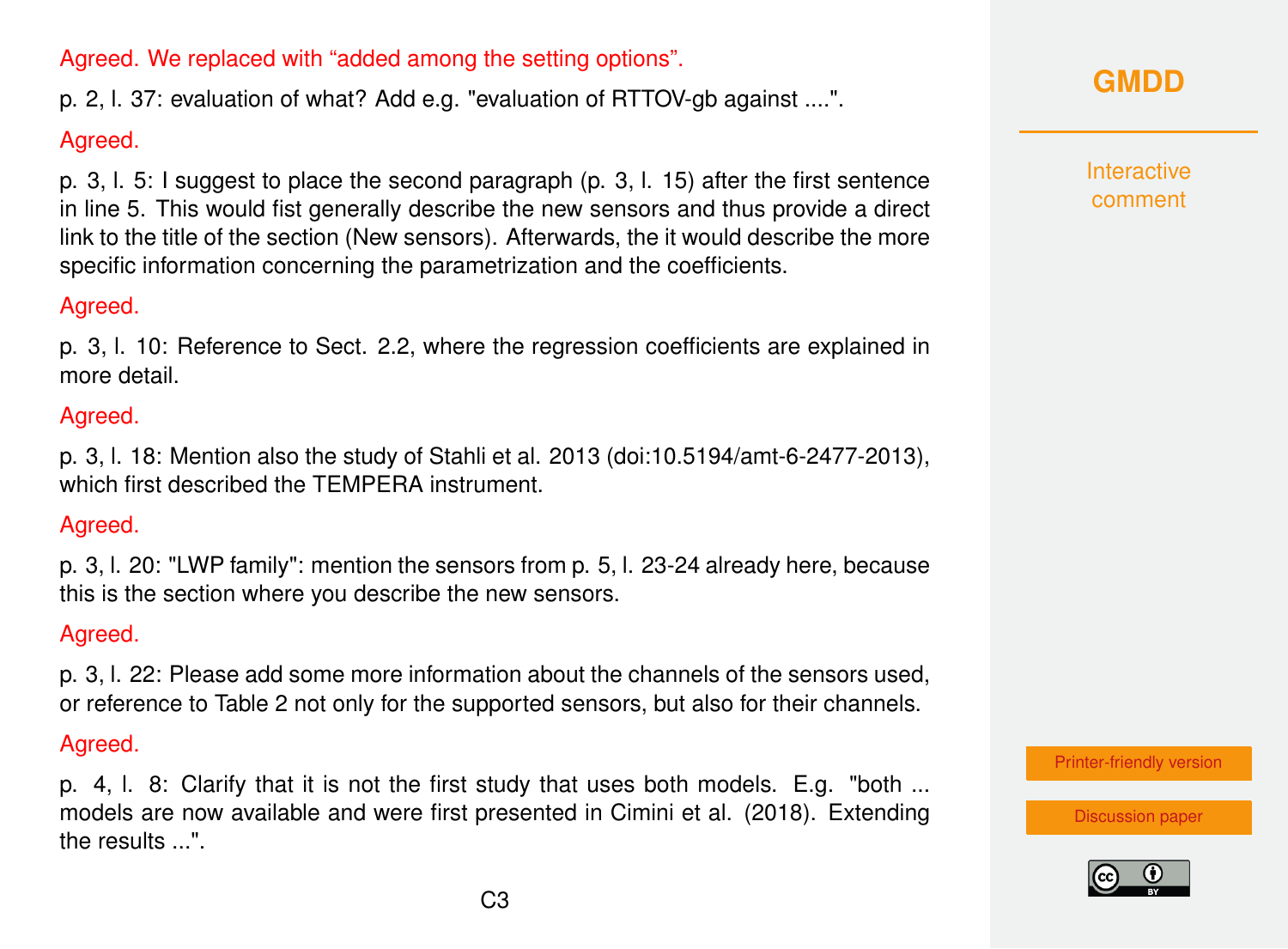We mean that both models are now available within RTTOV-gb. This was not true at the time of Cimini et al. (2018). We added text to make it clear.

p.4, l. 21-22: I suggest to move these 2 sentences to p.4, l. 8, where Cimini et al. and the broader frequency range of the present study has been mentioned first.

We see the reviewer's point. But the 2 sentences at lines 21-22 assume the reader is aware of the sensitivity study approach (summarized in lines 12-20) and thus should follow the summary. Therefore, we prefer to keep the current order.

p. 4, l. 23-24: "water vapor self-boradened continuum temperature dependence exponent ncs": The long noun cluster is confusing. I prefer a description similar to Cimini et al. (2018), e.g. "... the temperature-dependence exponent ncs of the water vapor self-broadened continuum ..."

#### Agreed.

p. 4, l. 32: Section 3 is rather long compared to the other sections. I suggest to divide the section into two subsections, one about the comparison with the reference LBL model (starting in p.4, l. 34) and the second one about the comparison with the real observations (starting in p. 5, l. 19).

#### Agreed.

p. 5, l. 4: What does "main differences" mean? Please remove "main".

### Agreed.

p. 5, l. 5: Add "generally" before "decrease" and "increase", because this behaviour is not valid for all of the channels (e.g. Table 3, ch. 1 first increases, and Table 5, ch. 5 first decreases).

p. 5, l. 5: Add Table reference or sensor type for clarity, e.g. "..., the rms differences GENERALLY decrease for 50-57 GHz channels (TEMPERA, Table 3), while they increase for 23/31 and 70-150 GHz channels (LWP, Table 4)".

# **[GMDD](https://www.geosci-model-dev-discuss.net/)**

Interactive comment

[Printer-friendly version](https://www.geosci-model-dev-discuss.net/gmd-2018-285/gmd-2018-285-AC2-print.pdf)

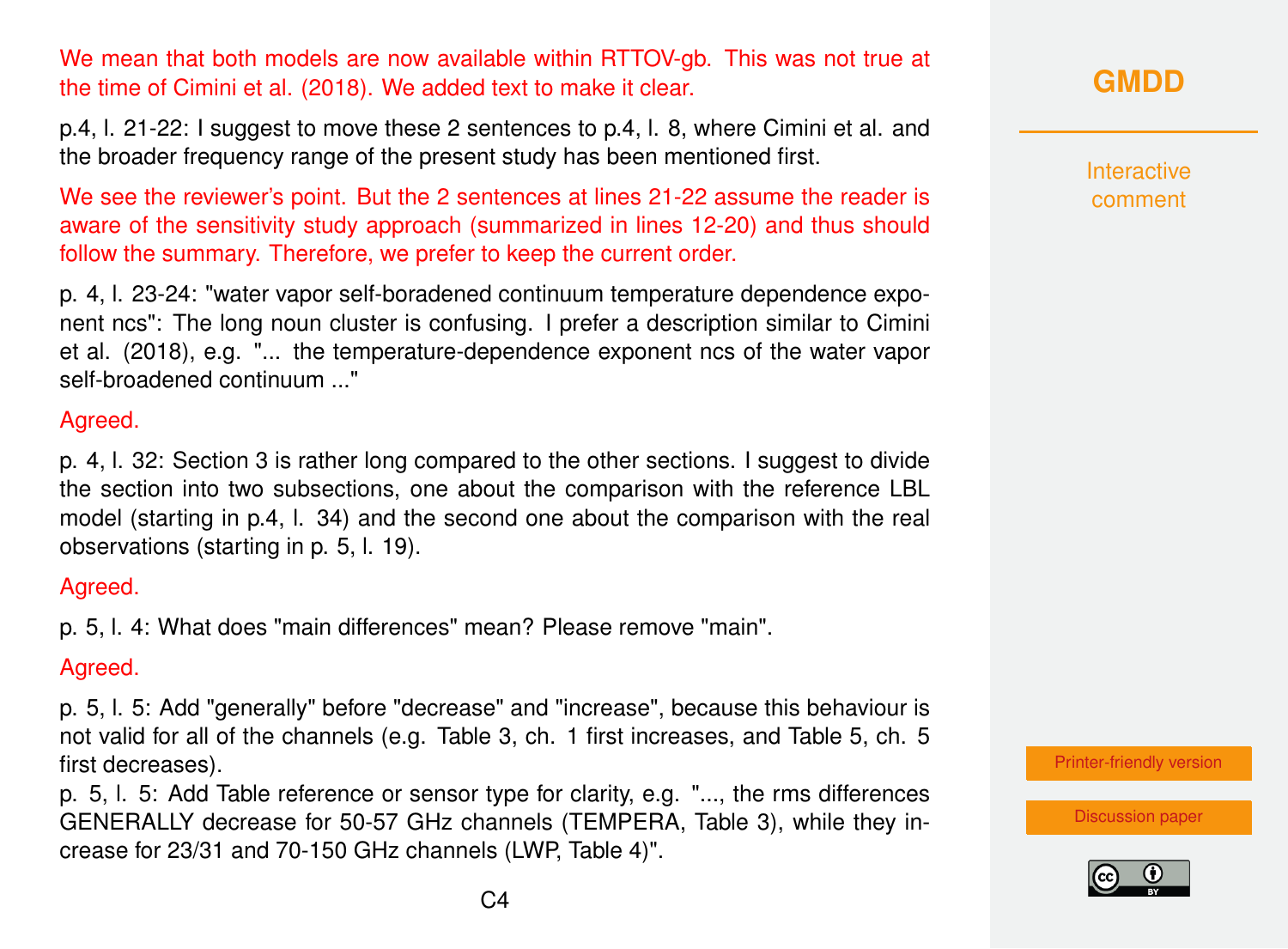### Both agreed.

p. 5, l. 8: add "(RTTOV-gb)" to "fast model approximation" to clarify which model is meant.

### Agreed.

p. 5, l. 5: Which angle is used for this "fast parametrization uncertainty" in Table 5?

As specified in the caption of Table 5, the considered angle is Zenith (i.e. 90◦ elevation). We have now added this information within the text as well.

p. 5, l. 19: Begin a new section (see comment above, p. 4, l. 32).

### Agreed.

p. 5, l. 27: Please mention already here that these datasets cover two different meteorological conditions, namely midlatitude summer and midlatitude winter conditions.

### Agreed.

p. 5, l. 34: Which altitude limits for the calculations do you generally use? Do the radiosondes cover this whole altitude range?

The pressure limits are given in Table 1, which cover from surface to the top of the atmosphere. Radiosondes usually reach up to 10 hPa ( 30 km altitude), leaving the uppermost 5 levels to be covered with climatological profiles. This has negligible impact on ground-based radiance calculations. We added text in Section 3.2 to clarify.

p. 6, l. 4: Why did you choose a threshold of 0.2K when reducing the 0.5K threshold from 1h to 10 minutes?

We assume that the clear-sky atmospheric variability decreases with decreasing time interval. By plotting sigma(Tb(30GHz))@10m in increasing order, we notice a steady slope up to 0.2K (which we assume is due to the clear-sky variability) followed by a rapid increase (associated to cloud contamination). Thus, we set 0.2K as the threshold

# **[GMDD](https://www.geosci-model-dev-discuss.net/)**

**Interactive** comment

[Printer-friendly version](https://www.geosci-model-dev-discuss.net/gmd-2018-285/gmd-2018-285-AC2-print.pdf)

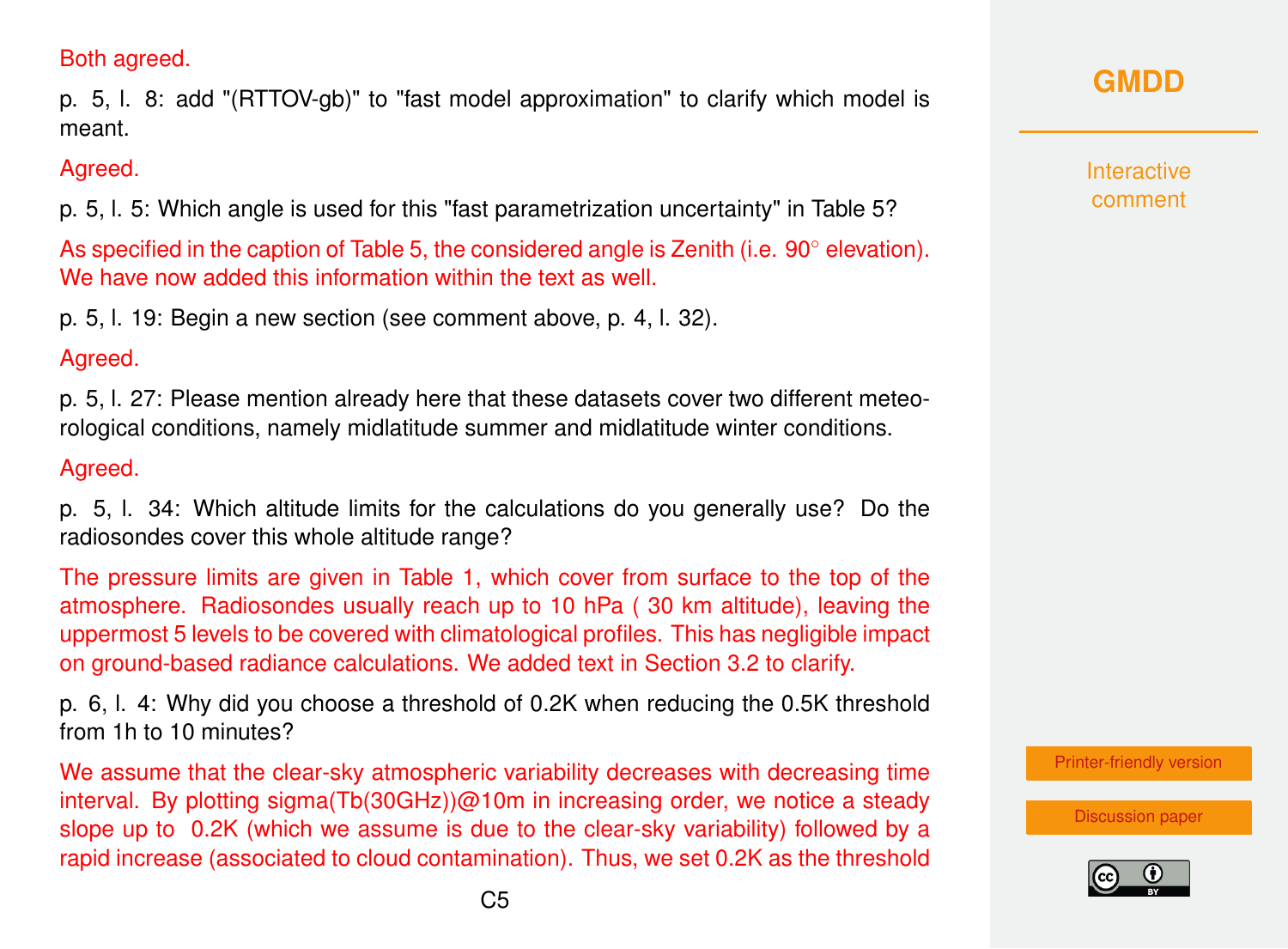for sigma(Tb(30GHz))@10m to indicate clear-sky conditions. We rephrased the text to clarify.

p. 6, l. 5: It would be nice to mark these identified cloudy periods in Figure 3 and Figure 5.

### Agreed.

p. 6, l. 11: Could you provide some more details? What do you mean with conditionsdependent uncertainties?

The 72.5 GHz channel is influenced by both temperature and water vapor, and thus its uncertainty. Figure 2 suggests that the uncertainty at 72.5 GHz increases as temperature decreases, while it decreases as moisture increases. Thus, the different slope in Figure 4 may be partially due to increasing uncertainty at lower temperature and moisture conditions. We added text in Section 3.2 to clarify.

p. 6, l. 18: It is interesting to mention here the meteorological conditions for the dataset. Please mention earlier also the conditions for the Milan dataset (see comment above, p. 5, l. 27).

### Agreed.

p. 7, l. 5: Besides in the manuscript title and the Abstract, it is the first time here that you mention the version (v1.0) of RTTOV-gb, and you continue to do so during the whole summary section. Please mention the version earlier in the text and be consistent in the usage.

Agreed. We have added the version number where deemed appropriate.

p. 7, l. 16: I think you can be more confident here. I suggest to change it to "This paper can provide ...".

Agreed. We changed into "We expect this paper will provide. . ."

**Interactive** comment

[Printer-friendly version](https://www.geosci-model-dev-discuss.net/gmd-2018-285/gmd-2018-285-AC2-print.pdf)

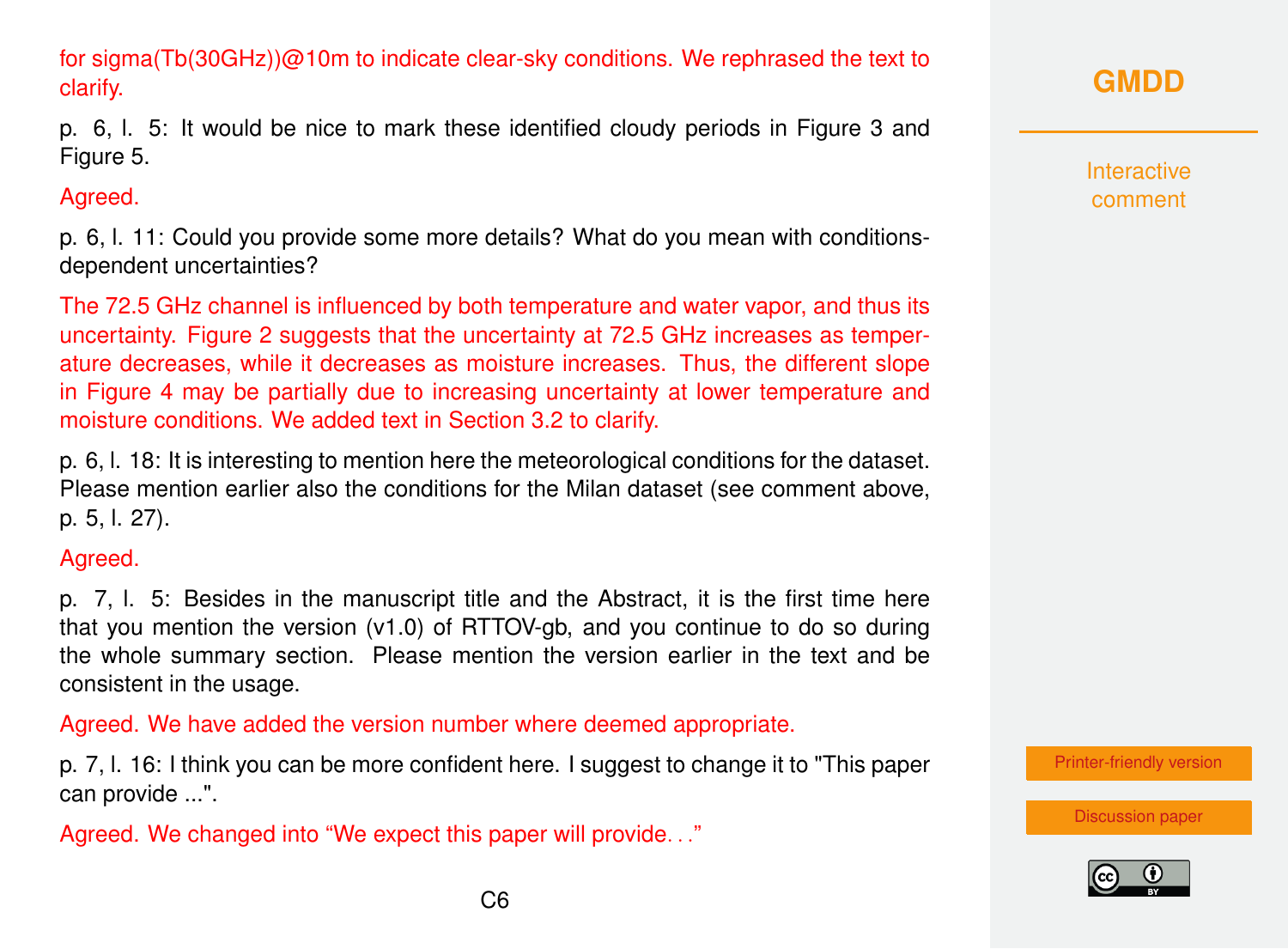p. 8, l. 20: For completeness, also state where RS98 is available.

The R98 code is no longer supported and thus it is not available through a repository.

p. 17, Fig. 1: Adapt figure titles ("ros17" and "rosen") to R17 and R98 to be consistent with the text.

# Agreed.

p. 18, l. 3: Kp is not defined, do you mean Cov(p)?

Correct. We modified the caption accordingly. Thanks much for spotting this typo..

p. 19, Fig. 3: Add unit (GHz) to the legend. Also, it would be nice to mark cloudy periods (see comment p. 6, l. 5).

# Agreed.

p. 19, l. 3: add "radiosondes used for the simulations ...". Otherwise it is not clear why you mention radiosondes here in the caption.

# Agreed.

p. 20, Fig. 4: the x-labels of the first two panels are cut.

Addressed. Thanks.

p. 21, Fig. 5: Same comment as for Fig. 3, add unit to legend and mark cloudy periods.

Agreed.

# **Technical corrections:**

p. 1, l. 33: Typo, according to the tables it should be 82.5.

p. 2, l. 22: Data assimilation (DA): abbreviation not needed, because it is not used later on.

p. 2, l. 31: "As hoped" is not appropriate here, state it as a fact.

**Interactive** comment

[Printer-friendly version](https://www.geosci-model-dev-discuss.net/gmd-2018-285/gmd-2018-285-AC2-print.pdf)